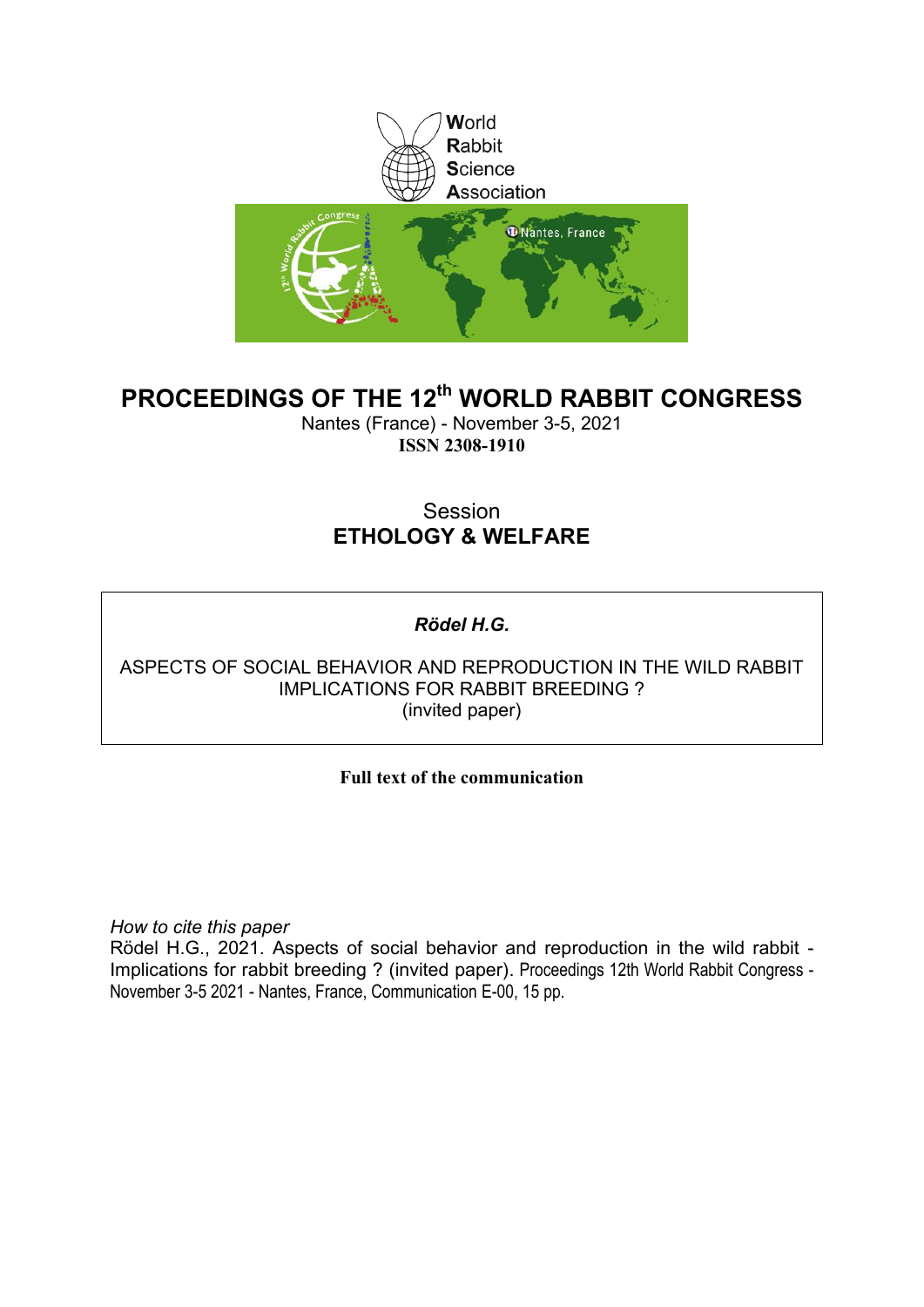# **ASPECTS OF SOCIAL BEHAVIOR AND REPODUCTION IN THE WILD RABBIT – IMPLICATIONS FOR RABBIT BREEDING ?**

#### **Rödel, H.G.**

Laboratoire d'Ethologie Expérimentale et Comparée, UR 4443, LEEC, Université Sorbonne Paris Nord, F-93430 Villetaneuse, France Corresponding author *[heiko.rodel@univ-paris13.fr](mailto:heiko.rodel@univ-paris13.fr)*

#### **ABSTRACT**

Further knowledge on aspects of social behavior in the wild rabbit (*Oryctolagus cuniculus*) including the link to reproduction could possibly point to new ways how to improve housing and breeding conditions in rabbit farming. In our long-term study on a 2-hectare field enclosure population of wild rabbits, we explored group-level and individual-level differences in agonistic behavior of females and their potential associations to reproductive traits including offspring survival. The frequency of agonistic behavior in which females were involved increased with increasing group size, and was lower in groups with a more heterogeneous age-structure. At the individual level, reproducing females were involved in more agonistic interactions when groupmates gave birth and thus built their burrows and nests at around the same time, and higher-ranking mothers were particularly aggressive when other females approached close to their nursery burrows. Associations between females' social environment and reproduction were evident as the numbers of litters and offspring per female were lower at higher female densities, high-ranking females produced more offspring and had a lower offspring mortality than low-ranking ones, and cases of infanticide were lower in more stable groups which we quantified by the more heterogeneous age structure of the females' rank hierarchy in such groups. Furthermore, perinatal offspring mortality was increased in females with a delayed burrow and nest building activity, i.e. which dug their nursery burrow and built their nest only during the last 24 h pre-partum, possibly driven by the more unfavorable social environment experienced by such females. Most importantly, our studies highlight the importance of the presence of litter siblings in improving an individual's social environment, which resulted in an earlier onset of breeding in such females. Higher levels of positive social interactions with litter siblings were also associated with lower stress hormone (corticosterone) levels and with a better health status in terms of lower loads with an intestinal nematode. These findings on ameliorating effects of litter sibling presence in growing rabbits as well as in reproducing females may be a promising starting point worth further exploration in the context of group housing of domestic rabbits.

**Key Words:** affiliative behavior, agonistic behavior, density effects, group stability, infanticide, sibling effects

#### **INTRODUCTION**

The use of traditional single cage house systems for rabbit farming is increasingly discouraged by national recommendations or legislation in favor of alternative rearing systems in which the animals are kept in groups (reviewed in Szendrő *et al.*, 2019). Although keeping a group-living animal such as the rabbit *Oryctolagus cuniculus* (cf. Myers and Poole, 1961; Cowan, 1987; von Holst *et al.*, 2002) in an environment allowing the animals to interact with conspecifics complies with animal welfare standards at first sight, group-housing in spatially confined environments of smaller scale can have negative consequences for their wellbeing. Studies on domestic rabbits, making use of different housing systems showed that group living, in particular in breeding does but also in growing rabbits, is associated with the occurrence of aggressive interactions (e.g., Szendrő *et al.*, 2009; Szendrő and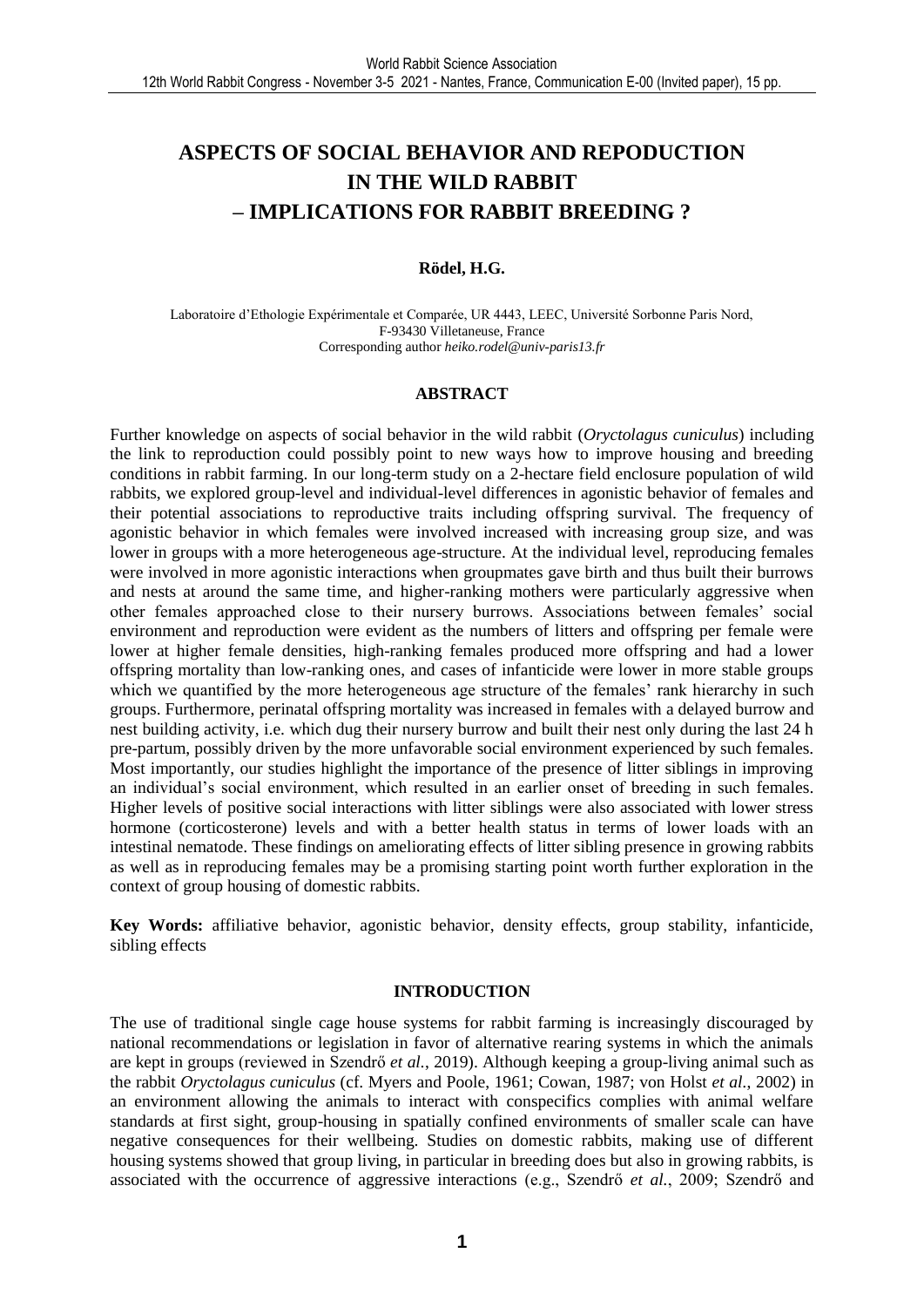McNitt, 2012; Buijs *et al.*, 2015; Gerencsér *et al.*, 2019). Such conditions can result in the infliction of sometimes severe wounds, higher disease risk and increased kit mortality, and in lower growth rates or even weight loss, thus negatively affecting animal welfare and productivity (Pérez-Fuentes *et al.*, 2000; Szendrő and McNitt, 2012; Dal Bosco *et al.*, 2019). This highlights the need for further research providing the basis to rethink, improve and possibly develop new rabbit housing systems (Trocino and Xiccato, 2006; Szendrő *et al.*, 2019; Villagrá García, 2020). In this context it may prove useful to take a closer look at the European (wild) rabbit, either in the wild or under semi-natural conditions. Such studies may lead to a better understanding of the drivers of agonistic interactions including their link to reproduction, and thus may possibly indicate ways how to improve the social environment in rabbit groups kept under human care. In addition, detailed and individual-based information on social behavior and reproduction of the wild rabbit may also be useful for improving the management of captive colony systems in which rabbits are reared for restocking of wild populations for conservation or for hunting purposes (Moreno *et al.*, 2004; Letty *et al.*, 2008).

This paper reviews parts of our work which was carried out on animals from a wild rabbit (*Oryctolagus cuniculus cuniculus*) colony living in a 2-hectare field enclosure in a temperate zone habitat, at the campus of the University of Bayreuth in Germany (49.92°N, 11.59°E, elevation 359 m a.s.l.). The paper particularly will focus on conditions driving group-level and individual-level differences in social behavior and the association of these with female reproductive performance and offspring survival. The animals of this population, which were studied by our group from 1987 to 2011, were descendants from rabbits caught in the wild in South Germany (details in von Holst *et al.*, 2002). Vegetation in the enclosure consisted of grassland (mainly *Perennial ryegrass* and *Festuca rubra*) interspersed with groups of trees and a pond in the middle. The green pasture was the animals' only food source during the breeding season and thus there was seasonal variation in food quality. Additional hay, harvested from meadows of the surrounding farmland, with similar vegetation than inside the enclosure, was provided only during the winter. The enclosure contained 16 artificial warrens made of concrete, with interconnected chambers and removable lids. These were evenly distributed in the enclosure, with at least one per social group. Females used them for breeding, although they also dug their own, natural burrows.

A major strength of this project was that the animals lived under minimum human disturbance in a natural environment of larger scale and thus could show their natural social and reproductive behavior, including their self-organization into distinct social groups. By regular observations from two outlook towers, we collected individual-based behavioral data, as all animals could be identified from the distance by their colored aluminum ear tags (details in: von Holst *et al.*, 2002; Rödel *et al.*, 2008c). Furthermore, since we found virtually all litters on postnatal day 1 during our daily check walks, and since we could determine maternities (by direct observations together with coloring mothers' abdominal hair, see Rödel *et al.*, 2008b), we obtained individual reproductive histories of all females over lifetime, including information on survival of their offspring (details in: von Holst *et al.*, 2002; Rödel *et al.*, 2009b).

### **RESULTS AND DISCUSSION**

### **Brief summary of the wild rabbit's social organization and seasonal reproduction**

The European rabbit ('wild rabbit') is organized in social groups which can vary in size, with around 1–5 adult males and 1–8 adult females (Parer, 1977; Cowan, 1987; von Holst *et al.*, 2002). Within groups, adult rabbits are maintaining a sex-specific linear rank order (Myers and Poole, 1961). During the onset of the breeding season, and related to the acquisition and maintenance of high(er) social rank positions, an annual maximum in intra-sexual competition can be observed. This includes chasing and even fierce fights in both sexes, particularly pronounced in males (von Holst *et al.*, 1999). As a consequence, during the early breeding season, adult males typically show an on average higher number of wounds inflicted by such intra-sexual aggression compared to females (von Holst *et al.*, 1999). Later in the breeding season, agonistic interactions become increasingly ritualized such as by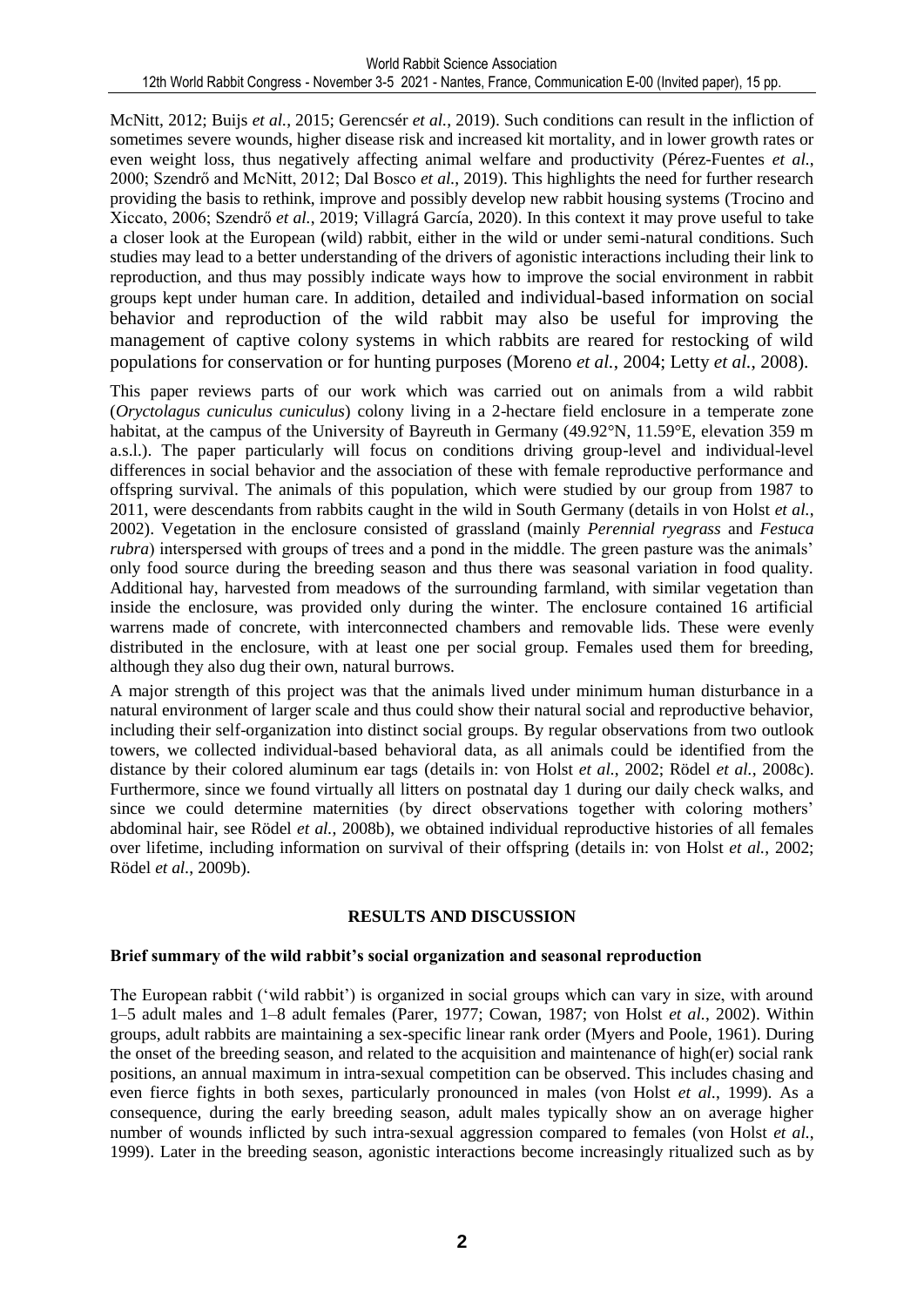the display of displacements rather than chasing events, mainly evident among females of the same social group with established and stable rank hierarchy (von Holst *et al.*, 1999).

Since males predominantly compete for the access to females and females for the access to high quality sites to build their nursery burrows, obtaining a high social rank provides priority of access to these resources (Mykytowycz and Fullagar, 1973; von Holst *et al.*, 1999). Priority of access to adult females of the group inevitably leads to a high reproductive success in dominant males. Also, females which obtained a higher (dominant) social rank early in life, showed a higher lifetime reproductive success including better offspring survival (von Holst *et al.*, 2002; Rödel *et al.*, 2009a).

Natal dispersal in the rabbit tends to be sex-specific, i.e. young males usually disperse to other groups whilst young females often remain in their group of birth (Parer, 1992; Künkele and von Holst, 1996). This typically results in a high degree of relatedness amongst the adult females of a social group (Webb *et al.*, 1995; Richardson *et al.*, 2002).

The breeding season of the rabbit considerably varies in onset and in duration, mainly depending on the climatic conditions (Thompson and King, 1994; Tablado *et al.*, 2009). In Mediterranean habitats with dry summers, the breeding season usually lasts from autumn/winter until late spring/early summer. In temperate zone habitats with colder winters, i.e. under the conditions where our field enclosure study was carried out, it lasts from early spring until summer/autumn (von Holst *et al.*, 2002; Rödel *et al.*, 2008a). However, also in temperate zone habitats, the rabbit's reproductive activity can be decreased or paused during hot and dry summer periods (Rödel and von Holst, 2008).

Depending on the climatic conditions, the age at first reproduction can vary strongly. The wild rabbit, like domestic breeds, can potentially reach sexual maturity at an age of 3-4 months (Tablado *et al.*, 2009). For example, in populations in South Spain, some females already start reproducing at this age, i.e. within their season of birth (Rogers *et al.*, 1994). In temperate zone habitats with colder winter periods, such as under the conditions of our field enclosure study in South Germany, rabbits usually started to reproduce in spring following their year of birth, thus at an age of 8-12 months (von Holst *et al.*, 2002).

Mainly depending on the length of the breeding season, the average number of litters per female and season can vary considerably between populations, ranging from an average of 2.3 to 7.0 (Tablado *et al.*, 2009). There is an even stronger variability at the individual level within populations, as for example females of our study population produced between 0 and up to 8 litters (up to 25 kits) per season, on average 2.5 litters and 11.8 kits (Rödel *et al.*, 2009b). The litter size in the wild rabbit is smaller than in domestic breeds used for rabbit farming and shows a clear seasonal pattern (Eccard and Rödel, 2011). Our long-term study revealed that litters born during the early breeding season are usually the smallest ones, with an average litter size of 2.9 kits  $(CI_{95\%} = [2.7, 3.1]$ ; min. = 1, max. = 5), then increasing to on average 4.2 kits/litter  $(CI_{95\%} = [4.0, 4.4]$ ; min. = 1, max. = 8) in the mid breeding season, and decreasing again to on average 3.2 kits/litter during late season  $(CI_{95\%} = [2.9, 3.5]$ ; min. = 1, max. = 7). Furthermore, first-season breeders (under the climatic conditions of our study: one-yearold females) typically show a lower reproductive performance than older mothers, as for example our study over 9 years revealed that one-year-old mothers produced on average 4.1 offspring less per season than older ones (Rödel *et al.*, 2004b).

### *Effects of density on reproduction and on agonistic behavior*

Our results demonstrate clear effects of the density of adult females on their reproductive performance (Rödel *et al.*, 2004b). The higher the female density was, the lower was the average number of litters born per female during the breeding season (linear model LM:  $R^2 = 0.576$ ,  $P = 0.007$ ; Figure 1a). As a consequence, the average offspring number per female under higher density conditions was also significantly decreased (LM:  $R^2 = 0.581$ ,  $P = 0.006$ ; Figure 1b). This density-dependent pattern is in accordance with the results obtained in other studies on wild rabbits describing a decrease in annual birth rates when population density increased (Brambell, 1944; Myers and Poole, 1962). Interestingly, our long-term study did not support any density-dependent differences in litter size or in offspring body mass (details in: Rödel *et al.*, 2004b).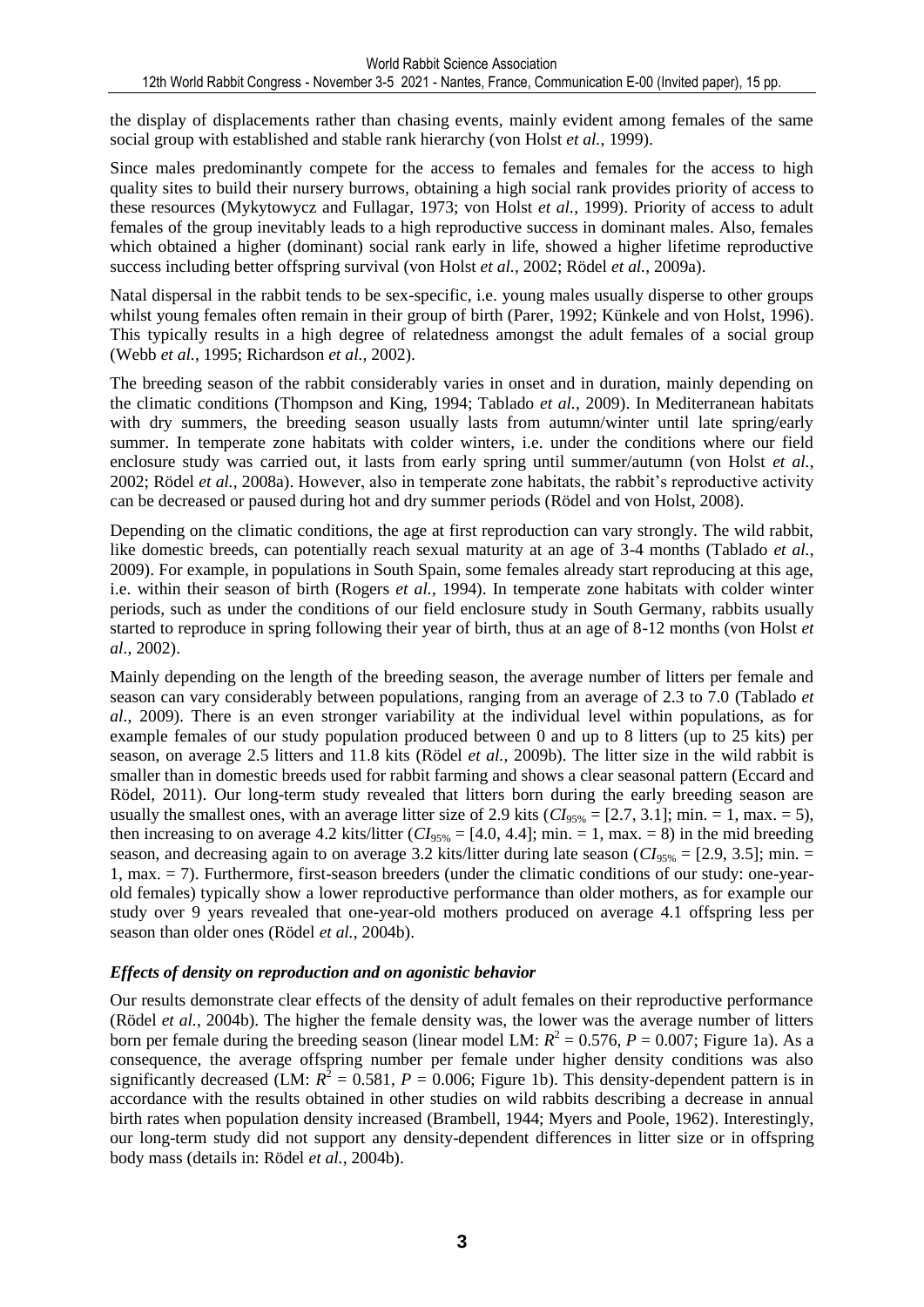

**Figure 1:** Associations between the annual breeding density (per hectare) of adult female European rabbits and (a) the mean litter size and the (b) mean number of offspring/females during the breeding season (modified after Rödel *et al.*, 2004b). Data were averaged  $(\pm \text{ SE})$  over females present until the end of the particular breeding season  $(N = 11)$  years); only females older than one year were considered. See text for statistics.

These results, although obtained at a very different spatial scale than under breeding conditions (8–26 adult females per  $10,000$  m<sup>2</sup>; Figure 1), indicate the existence of mechanisms compromising the reproductive performance of individual females when at higher density (Rödel *et al.*, 2004b). Under the climatic conditions of our field enclosure study, green pasture was always available, and thus density effects due to scramble competition for food appear rather improbable. We suggest that social mechanisms, such as an increased competition for breeding resources among females like for highquality burrows or sites for burrows (cf. Myers and Poole, 1961; Mykytowycz and Fullagar, 1973) could be the main driver of the observed density-dependent pattern in reproductive performance. An increased level of aggressive interactions at high density may cause chronic social stress including an increased adrenocortical activity. This, in turn, can result in a decreased secretion of gonadotropins and thus in a depression of reproductive function (Bronson *et al.*, 1973; von Holst, 1998). Interestingly, our study demonstrated that density-driven changes in reproductive performance affect both high-ranking (dominant) and lower-ranking (subordinate) females in a similar way (Rödel *et al.*, 2004b), even though subordinate rabbit females typically show higher stress hormone (corticosterone) levels compared to dominant ones (von Holst *et al.*, 1999).

An increase in agonistic interactions among females along with an increasing population density has been shown in a wild rabbit enclosure study in Australia (Myers and Poole, 1961). Furthermore, the authors reported that in contrast to the results obtained in females, agonistic behavior in males was always high, either at higher or lower population densities (Myers and Poole, 1961). We could confirm this positive density-dependence in female agonistic interactions by our behavioral observations during the early breeding season, based on data collected from different social groups over three years (LM:  $R^2 = 0.406$ ,  $P = 0.024$ ; Figure 2). In groups including only two adult females, the average frequency of agonistic behavior observed per female (offensive or defensive displacements and chasing events, and fights in rare cases) was 0.8 interactions/h, whereas in groups including 6 females the average frequency of interactions/h was 2.6, thus around 3.3 times higher. During the later breeding season, such agonistic interactions among females usually decrease in frequency and become more ritualized (von Holst *et al.*, 1999). That is, later in the season chasing events between females and fights among them can be hardly observed since the social rank order usually (but not always) stabilizes. Furthermore, note that in our field enclosure study, the average territory size occupied and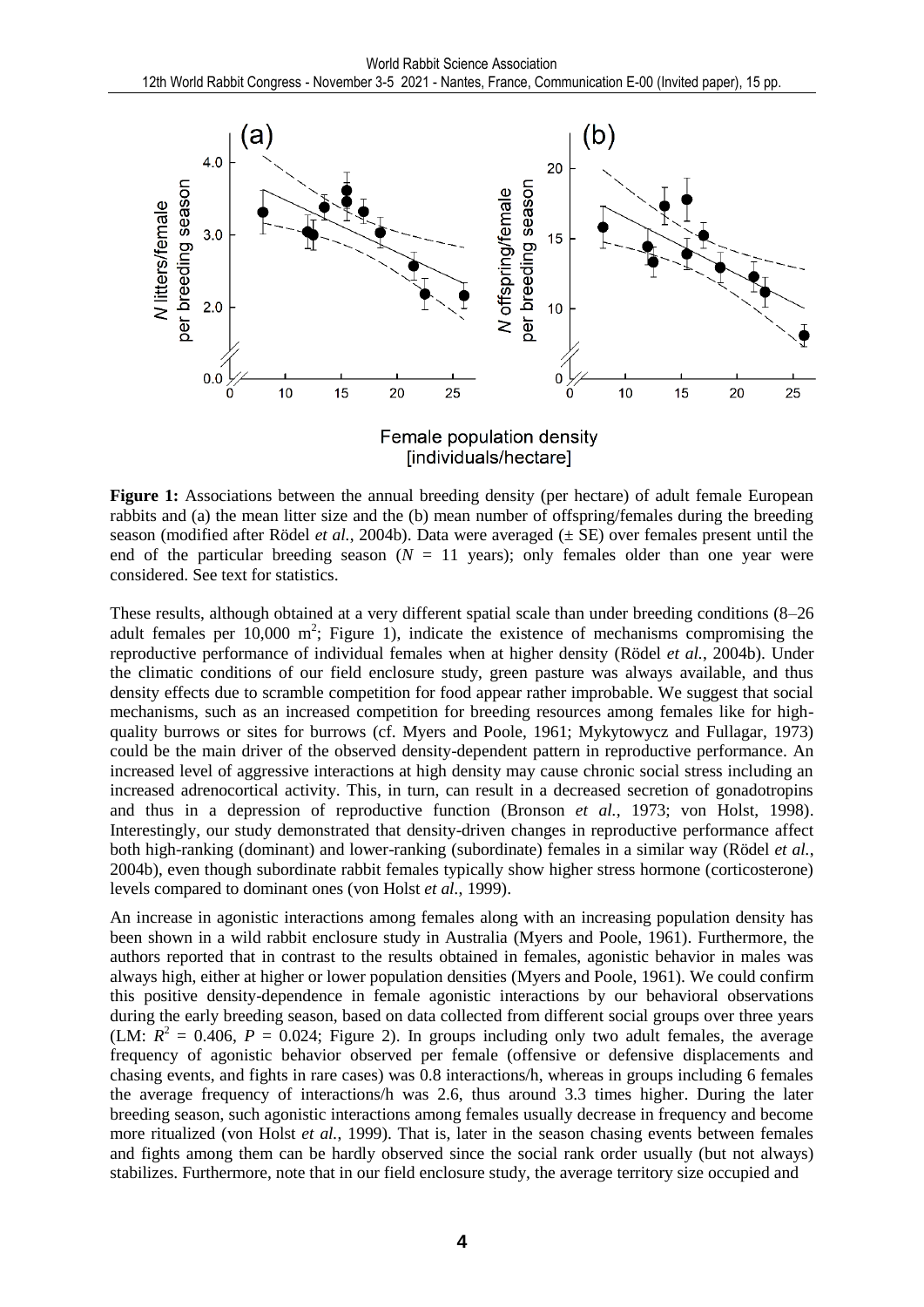

**Figure 2:** Association between the number of adult females per social group and the mean agonistic behavior (offensive and defensive interactions) averaged per female of each group. Behavioral observations of females from a total of  $N = 20$  groups (5-9 different groups per year, data from 3 years), carried out during the first 4 weeks after the occurrence of the first annual parturition around early April. See text for statistics.

defended by a social group was around  $2,500 \text{ m}^2$ (details in Seltmann *et al.*, 2017). Thus, females, even within groups, were able to keep larger interindividual distances, although aggregations of groupmates feeding in close proximity over longer spans of time were frequently observed (e.g., Monclús and Rödel, 2008)

An increase in agonistic interactions among females along with an increasing population density has been shown in a wild rabbit enclosure study in Australia (Myers and Poole, 1961). Furthermore, the authors reported that in contrast to the results obtained in females, agonistic behavior in males was always high, either at higher or lower population densities (Myers and Poole, 1961). We could confirm this positive density-dependence in female agonistic interactions by our behavioral observations during the early breeding season, based on data collected from different social groups over three years (LM:  $R^2 = 0.406$ ,  $P = 0.024$ ; Figure 2). In groups including only two adult females, the average frequency of agonistic behavior observed per female (offensive or defensive displacements and

chasing events, and fights in rare cases) was 0.8 interactions/h, whereas in groups including 6 females the average frequency of interactions/h was 2.6, thus around 3.3 times higher. During the later breeding season, such agonistic interactions among females usually decrease in frequency and become more ritualized (von Holst *et al.*, 1999). That is, later in the season chasing events between females and fights among them can be hardly observed since the social rank order usually (but not always) stabilizes. Furthermore, note that in our field enclosure study, the average territory size occupied and defended by a social group was around  $2,500 \text{ m}^2$  (details in Seltmann *et al.*, 2017). Thus, females, even within groups, were able to keep larger inter-individual distances, although aggregations of groupmates feeding in close proximity over longer spans of time were frequently observed (e.g., Monclús and Rödel, 2008).

Such increases in female intra-sexual aggression at higher stocking densities have been also observed in studies on domestic rabbits kept in pens or small colonies (Di Meo *et al.*, 2003; Szendrő *et al.*, 2009; Buijs *et al.*, 2016; Zomeño *et al.*, 2017). Furthermore, studies in the domestic rabbit have reported negative consequences of high density or larger group size, for example with respect to an increased occurrence of wounds inflicted by agonistic interactions and in some studies by a compromised weight gain or even weight losses (Di Meo *et al.*, 2003; Villalobos *et al.*, 2008; Szendrő *et al.*, 2009; Bhattacharjya *et al.*, 2015; Trocino *et al.*, 2015). The latter findings are in accordance with our results obtained in the wild rabbit, as a high population density had a negative, although only slight impact on the body mass the animals reached until autumn of their year of birth, i.e. when around 4-7 months old (Rödel *et al.*, 2004a).

### **Further drivers of differences in agonistic behavior among females**

## *Competitive interactions among females are affected by their reproductive timing*

Within a population, wild rabbit females often show a certain degree of synchronization in the timing of parturition. Since the onset of the annual breeding activity in this species is triggered by the prevailing weather conditions (and thus by the resulting food availability, affecting female body condition: Bell and Webb, 1991; Rödel *et al.*, 2005), the rabbit's post-partum estrus (Brambell, 1944) can lead to the occurrence of rather distinct breeding pulses along the breeding season. Our long-term studies showed that concurrent reproduction of different females within a group can enhance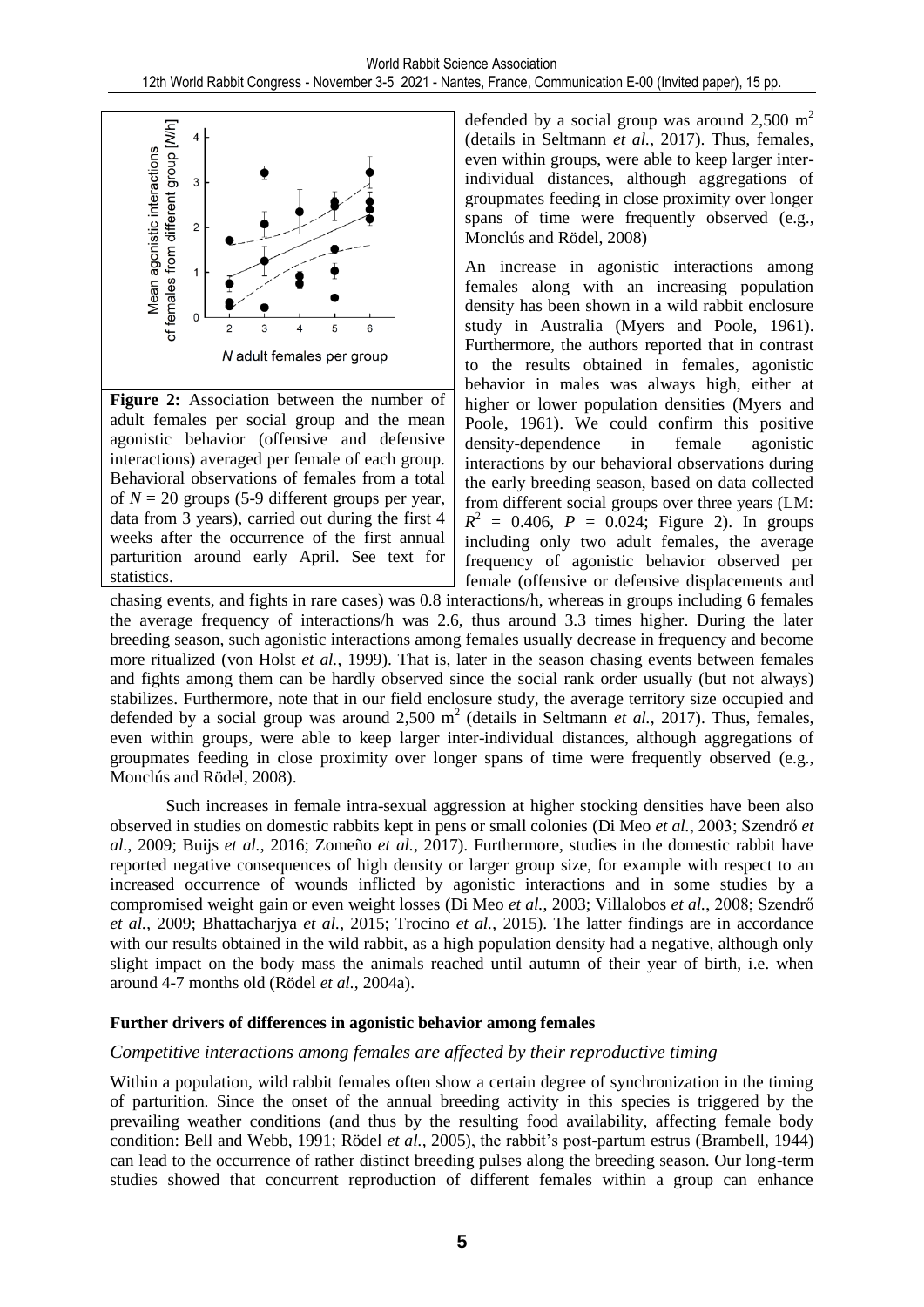competition among them and can entail negative consequences for offspring survival (Seltmann *et al.*, 2017).

That is, females which experienced concurrent parturitions of groupmates within 2 days prior to or after their own parturition date were involved in significantly more (offensive and defensive) agonistic interactions than female with no such concurrent birth events within their social group (linear mixed-effects model LMM:  $\chi_1^2 = 5.11$ ,  $P = 0.024$ ; Figure 3a). Our findings further indicate that a high degree of involvement in such competitive interactions around the time of parturition can constrain females in constructing their nursery burrow including the nest consisting of hay and her own abdominal hair. Usually, the pregnant rabbit digs the nursery burrow and starts building the nest with dry grass several days before giving birth (Mykytowycz, 1958; Myers and Poole, 1961). During the last night, she usually lines the nest with hair pulled from her ventrum (González-Mariscal and Rosenblatt, 1996). However, we sometimes found cases of females which accomplished all these tasks during the last 24 h pre-partum (Seltmann *et al.*, 2017). This accumulation of different energydemanding activities within such a short time possibly was the main reason why such females showed an increased probability of perinatal offspring mortality (including stillbirths), affecting around 36% of their litters (see a detailed discussion of possible mechanisms in Seltmann *et al.*, 2017).



**Figure 3:** (a) Comparison of agonistic interactions (offensive and defensive) of females experiencing or not experiencing concurrent parturition of group mates within 2 days prior to or after giving birth. Behavioral data were collected during the last 2 weeks prior to parturition of the focal females. (b) Comparison of offensive agonistic interactions (chasing, displacements) of high-ranking mothers (ranks 1, 2) towards other adult females occurring in close or farther distance to the entrance of mother's nursery burrow. Data were collected during post-partum days 1–20. For both graphs, mean values with 95% confidence intervals are given. Sample sizes inside the bars provide (a) *N* reproductive events from a total of 41 females, and (b) individual-based repeated measurements; see text for statistics. Modified after (a) Seltmann *et al.* (2017) and (b) Rödel *et al.* (2008b).

### *Agonistic behavior in the context of offspring defense*

For this study, we observed the agonistic interactions of high-ranking females (social ranks 1 and 2) shortly after parturition (Rödel *et al.*, 2008b). Such high-ranking mothers showed significantly increased levels of agonistic behavior towards other adult females, thus displaced or chased them away when these were approaching the area close to the entrance of the burrow including the offspring of the high-ranking mother in focus (LMM:  $\chi_1^2 = 7.79$ ,  $P = 0.005$ ; Figure 3b). A further indication that rabbit mothers were particularly attentive in defending their burrow during the first few days after parturition was given by the fact that mother's average distance to her burrow entrance during the first 10 days post-partum was significantly lower (on average 17 m,  $CI_{95\%} = [12 \text{ m}, 22 \text{ m}]$ ) than during the later period from postpartum day 10 until the emergence of the kits above ground at around day 20 (mother's distance to burrow of on average 23 m,  $CI_{95\%} = [18 \text{ m}, 27 \text{ m}]$ ; LMM:  $\chi_1^2 = 10.37$ ,  $P = 0.001$ ) (more details in Rödel *et al.*, 2008b).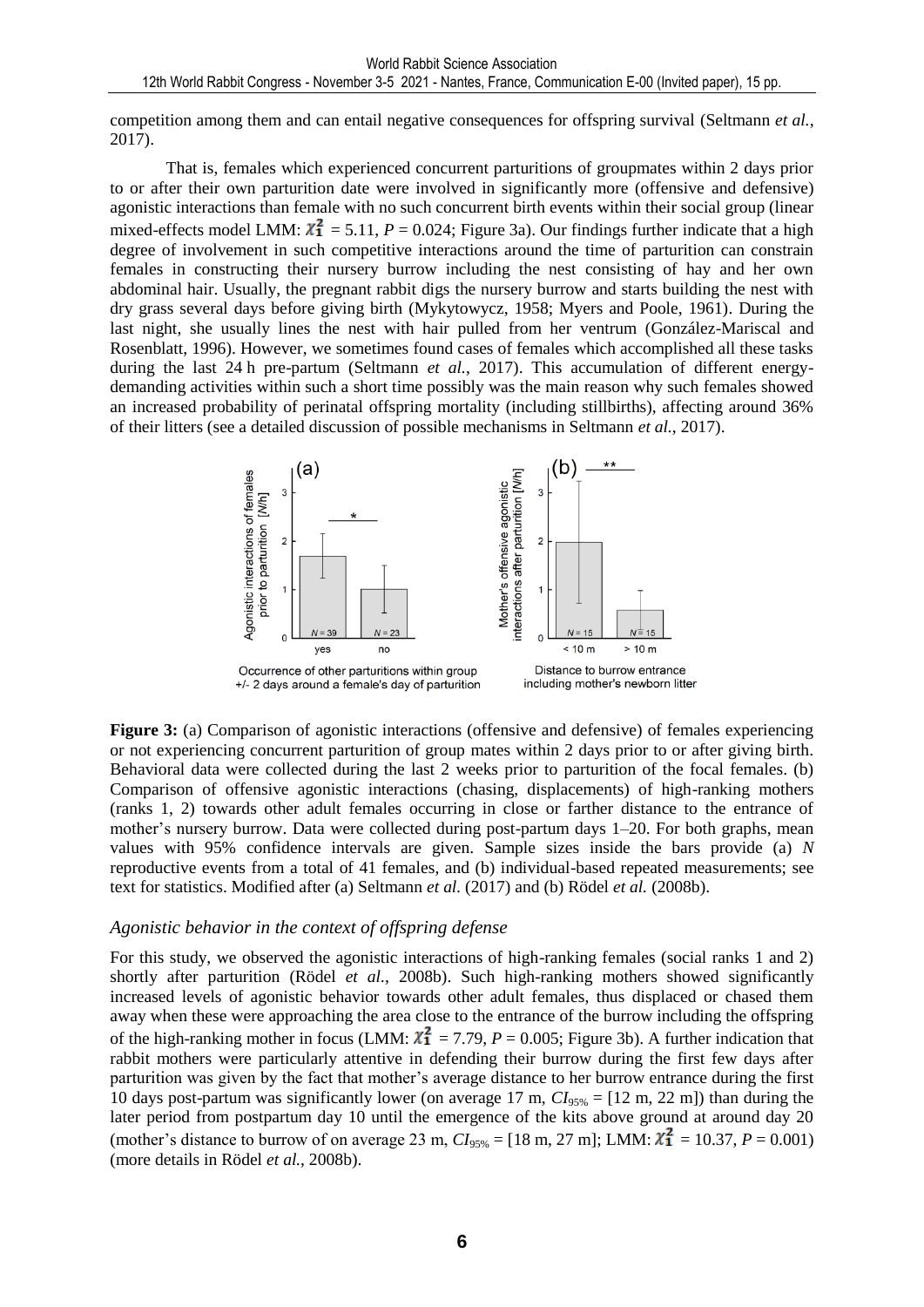## *Occurrence of infanticide*

An increased aggressiveness of females around parturition is a well-known behavioral phenomenon in mammals, with a clear hormonal basis (Svare, 1981; Caughey *et al.*, 2011). Such 'maternal aggression' is an important component of maternal care behavior to adaptively protect offspring from harm. In the rabbit, patterns of maternal offspring defense against approaching conspecifics, as described above, may have evolved as a response to the occurrence of infanticide. Under natural conditions, nest mortality in the rabbit is high, approximately 40% mostly affecting the whole litter and driven by manifold factors and conditions (von Holst *et al.*, 2002; Palomares, 2003; Rödel *et al.*, 2009a). Among these factors, infanticide plays a small but non-negligible role, and our field enclosure studies revealed the occurrence of cases of infanticide in around 2–6% of the litters per season, although during some years this phenomenon was not observed at all (Künkele, 1992; Rödel *et al.*, 2008b; Rödel *et al.*, 2009a). The perpetrators of infanticide in the wild rabbit are adult females other than the mother. The nursery burrow constitutes an important and energetically costly-to-build breeding resource, and thus females sometimes attempt to take over the burrow of another female. In doing so, a female may scrape out an existing nest of another mother including the new-born kits, frequently before starting to construct her own nest inside this burrow. In most cases, infanticide happens during the first few days post-partum. Kits are typically killed (or severely hurt) by bites and sometimes by the claws of the perpetrator. Even if some kits may survive the removal from the nursery burrow by the infanticidal female, these are quickly taken by predators such as magpies (*Pica pica*) or carrion crows (*Corvus corone*) (Rödel *et al.*, 2008b; Rödel *et al.*, 2009a).

Our studies further revealed that rabbit mothers responded strongly to distress calls of kits (Rödel *et al.*, 2013). Rabbit kits, even when only a few days old, are capable of emitting trains of high-pitched calls under conditions of distress (see sonogram in Rödel *et al.*, 2013). We hypothesized that such distress calls, which are expectantly emitted by the kits while taken out of the nursery burrow by an infanticidal female, might serve to alert the mother. Indeed, during playback experiments in the field, mothers quickly ran towards their burrows when recordings of kit distress calls were played close to the burrow entrance (Rödel *et al.*, 2013). Mothers then carefully checked the entrance area and remained close to the burrow for some time. In addition, we found some anecdotal support that maternal offspring defense triggered by the kits' distress calls can also occur later on. Shortly after the emergence of the kits from the nursery burrow (i.e. after postnatal day 20, see Rödel *et al.*, 2015), we observed two cases during which the mother readily came running to defend her young against the attack of a magpie.

## *Group stability as a potential driver of infanticide*

Given the large variation in infanticide rates among different years and social groups (see above), we aimed to identify factors driving the occurrence of this phenomenon. Surprisingly, we did not find any support that offspring from lower-ranking or younger mothers were more prone to infanticide than offspring from higher-ranking or older ones. Furthermore, in our field enclosure study, infanticide rates were not higher during higher population densities (Rödel *et al.*, 2008b).

We hypothesized that instabilities in female social rank hierarchy associated with an increased intragroup competition may be a possible driver of infanticide within a group (see Rödel *et al.*, 2008b). Usually, the social rank position of females is closely related to their age (i.e., to their year of birth, Rödel *et al.*, 2004b). Young adult females (under the conditions of our enclosure: one-year-old females) typically start occupying the lowest social rank positions once they are recruited into a social group at the onset of their first breeding season. When getting older, females are climbing up in social rank, and thus usually the oldest ones within a social group will occupy the highest (dominant) rank positions. In this way, when only single or very few (young) females are integrating a social group during consecutive seasons, the rank hierarchy remains maximally age-structured (heterogeneous) and thus intra-sexual competition should be expectantly low. In contrast, we predicted that the occurrence of clusters of same-aged females within a social group, i.e. a low degree of heterogeneity in age structure, *(a)* may lead to a more unstable social situation characterized by more competitive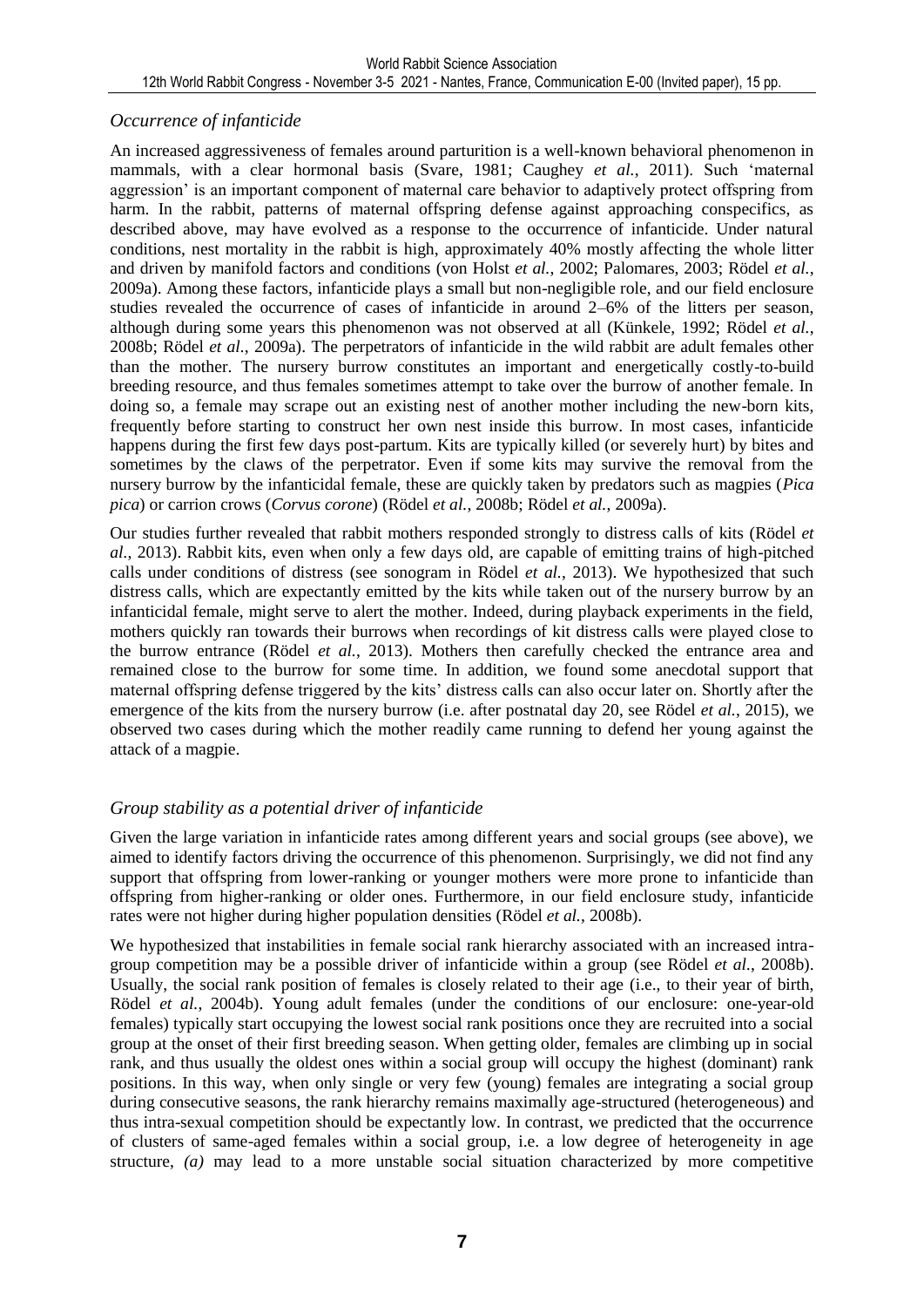interactions among female groupmates, and *(b)* as a consequence, this may lead to increased infanticide rates within such groups.

These assumptions were supported by our findings. *(a)* Observations of high-ranking females prior to their parturition revealed that individuals whose lower-ranking female groupmate had the same age (i.e., the same year of birth) were involved in significantly more agonistic interactions than females with a younger groupmate on the following (lower) rank position (LMM:  $\chi_1^2 = 6.97$ ,  $P = 0.008$ ; Figure 4a). At the group level, this finding suggests lower levels of intra-sexual aggression in groups with a more age-structured female rank hierarchy. *(b)* Furthermore, by a study of all social groups from our population over 5 years, we found that indeed the rate of infanticide depended on the age structure of the social rank hierarchy within groups. That is, in groups with a more heterogeneous age structure, the proportion of litters with infanticide was significantly lower, by 6.9%, compared to groups including clusters of same-aged females occupying consecutive social ranks (LMM:  $\chi_1^2$  = 4.06, *P* = 0.043; Figure 4b).



**Figure 4:** (a) Offensive agonistic interactions (chasing and displacement) displayed by higher-ranking females (social ranks 1-3) during 3 weeks prior to parturition. Comparison between females which had the same age (in years) as their female groupmate with subsequent lower social rank score and females whose groupmate with subsequent social rank was different (in all cases: younger) in age. Only higher-ranking females (ranks 1-3) were considered for analysis; the number of females is given in the bars (data from 3 years). (b) Comparison of the percentage of litters in which infanticide occurred (single kits or whole litter) on the total number of litters born per breeding season between groups with high or low heterogeneity in the age structure of the females' rank hierarchy (modified after Rödel *et al.*, 2008b). High and low heterogeneity were determined based on the age (in years) of the 3 highest ranking females per group (social rank 1-3); the number of social groups is given in the bars (data from 5 years). In (a) predicted values with 95% confidence intervals based on parameter estimates of a multifactorial model (including the effects of age difference to the lower ranking group mate as well as of the social rank of the female in focus) are given, and in (b) mean values with 95% confidence intervals are provided; see text for statistics.

These results underline the potential of an age-structured rank hierarchy in keeping potentially stressful competitive interactions within-group as well as infanticide-driven offspring mortality at lower levels. It should be noted that in our study, groups with a more heterogeneous age structure were naturally emerging over consecutive years, but were not artificially designed by mixing together females of different age classes. Thus, it remains unclear to what extent the observed link between female age structure within groups, its link to intra-sexual aggression and the potential consequences on offspring survival may find applications in the context of domestic rabbit breeding.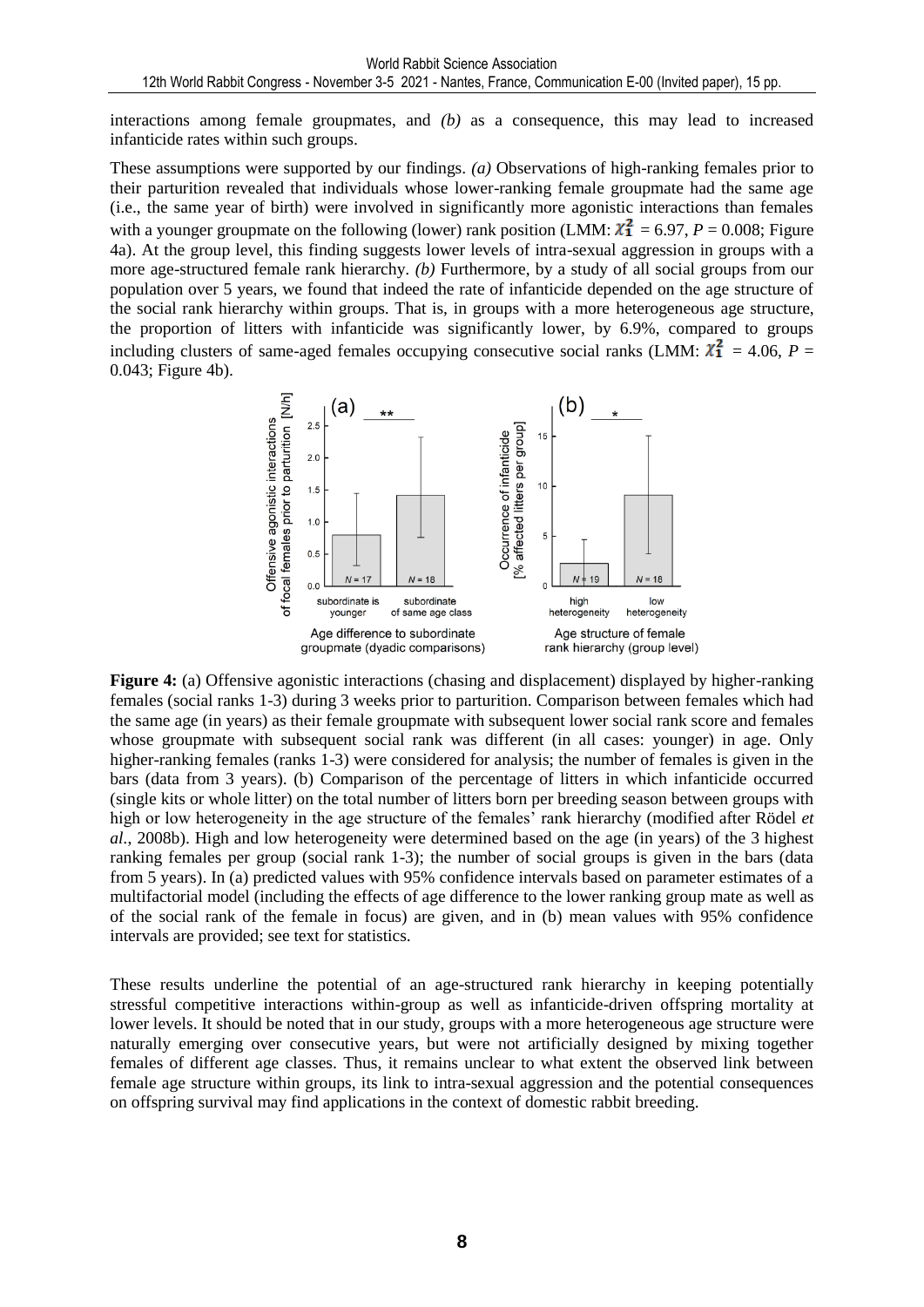#### **Ameliorating effects of sibling presence**

The presence of positive social interactions with bonding partners, for example with close kin, can be beneficial as these can effectively increase an individual's ability to cope with challenging situations. Such effects, termed as 'social buffering' or "social support' have the potential to reduce (chronic) stress including its negative consequences on health and wellbeing (e.g., Henry and Stephens, 1977; Rodriguez and Cohen, 1998; DeVries *et al.*, 2003).

### *Social support lowers stress hormone levels and loads of an intestinal nematode*

We investigated the existence of such social support effects on stress hormone levels and endoparasite loads in juvenile and subadult rabbits from our field enclosure population. Therefore, we quantified the level of positive social interactions with potential bonding partners (close kin), i.e. the percentage time an individual spent in close contact with its litter siblings and mother during early life. This was done by regular observations, starting on postnatal day 30 (i.e., around weaning) until around day 90. During summer, we caught the animals and determined their stress hormone levels from blood (serum corticosterone concentrations after ACTH challenge). In autumn, when the animals were on average 6 months old, we caught and dissected them and quantified their loads with gastro-intestinal nematodes (Rödel and Starkloff, 2014).

Individuals which experienced a more favorable social situation in terms of more positive social interactions with siblings and mother during early life showed lower stress hormone (corticosterone) levels in summer (LMM:  $\chi^2$  = 13.85, <sub>marginal</sub>  $R^2 = 0.250$ ,  $P < 0.001$ ; Figure 5a). Furthermore, more positive social interactions with close kin during the period after weaning were associated with lower loads with the intestinal nematode *Passalurus ambiguus* (and also with *Trichostrongylus retortaeformis* with a similar statistical trend) during later life, when the animals had reached an age of on average 6 months (LMM:  $\chi^2$  = 8.28, <sub>marginal</sub>  $R^2 = 0.117$ ,  $P = 0.004$ ; Figure 5b). These results strongly suggest effects of social support by siblings and mother. Juveniles/subadults experience various sources of social stress, for example because resident adults typically start chasing them out of the group territories during late summer and autumn, in particular at higher population densities (Myers and Poole, 1961; Cowan, 1987). Positive social interactions with siblings and mother might have lowered resulting effects of social stress, such as by buffering its potential immunosuppressive effects (cf. von Holst, 1998). In turn, immunosuppression in more stressed animals experiencing lower levels of social support could have led to their increased endoparasite loads.



**Figure 5:** Associations between the level of positive social behavior of juvenile rabbits with their mother and litter siblings during the following 2 months after weaning by the mother (around postnatal day 28) and (a) their serum corticosterone concentrations (after challenge with synthetic adrenocorticotropic hormone ACTH;  $N = 27$  subadults, both sexes) during summer, and (b) their loads of the intestinal nematode *P. ambiguus* in autumn  $(N = 58$  subadults, both sexes). Positive social behavior was quantified as the percentage observation time spent in close proximity to mother and litter siblings, within a distance of less than 1 body length. Regression lines with 95% confidence bands are given; see text for statistics. Modified after Rödel and Starkloff (2014).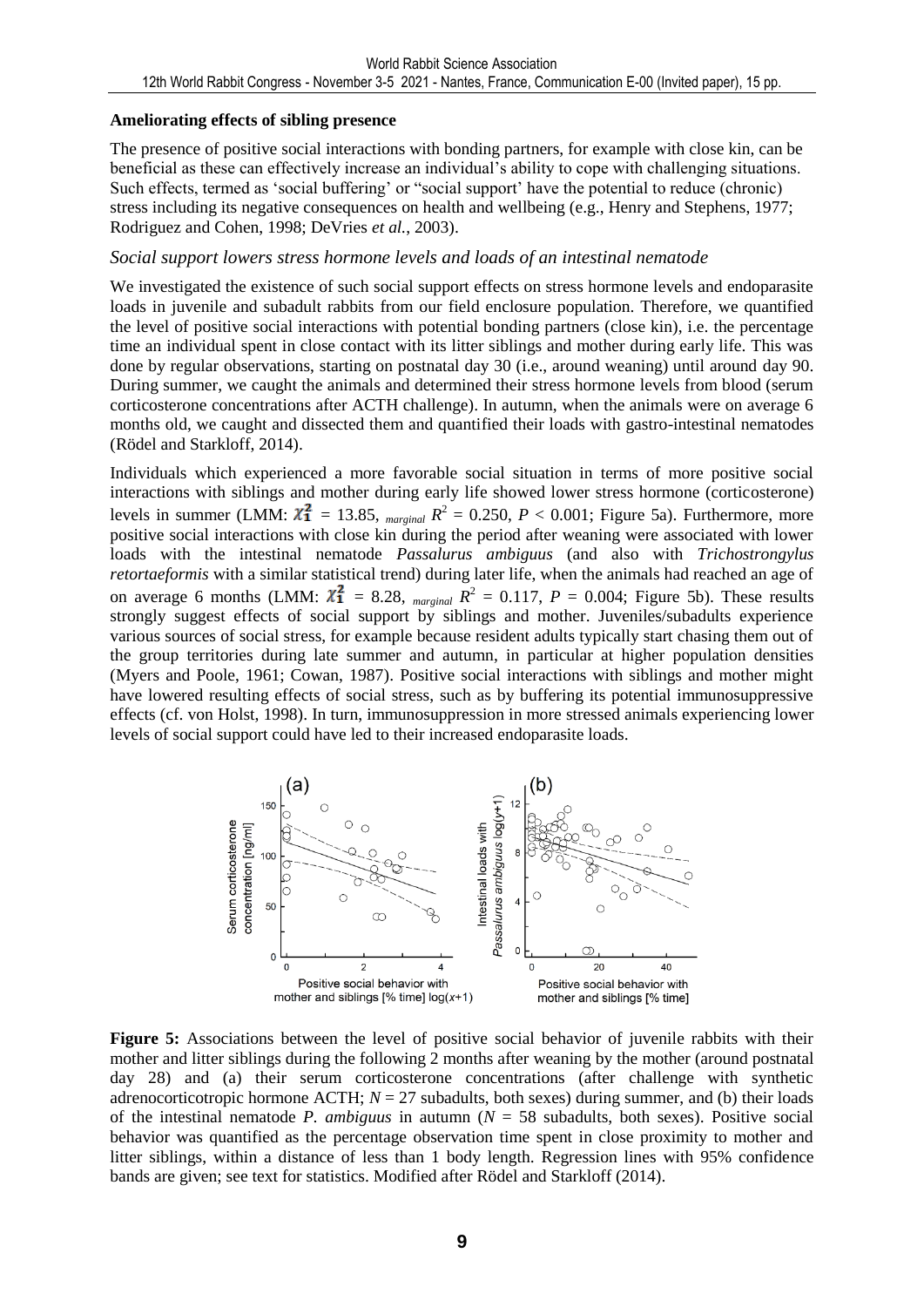## *Sibling presence and reproduction*

We also explored potentially ameliorating effects of the presence of a female's litter sisters within the same social group on her social situation and reproduction during her first year of life and her first breeding season (Rödel *et al.*, 2008c). For this study, we managed to observe 4 pairings of litter siblings (3 twins, 1 trio) which stayed together in the same social groups, from their early juvenile period until their first reproduction in spring during the following year. During all periods of this study, in summer/autumn when the animals were around 3–6 months old (LMM with permutation test:  $P = 0.008$ ; Figure 6a), in winter at an age of 8–10 months ( $P = 0.026$ ; Figure 6b), and during the following reproductive season when the animals had reached an age of around  $12-14$  months ( $P =$ 0.002; Figure 6c), females with present litter sisters were involved in significantly more positive social interactions compared to other females of the same age but without sisters in their group. Most importantly, these higher levels of positive social behavior experienced by females with litter sisters was not only attributed to affiliative interactions with their sisters but also to interactions with other female groupmates. This suggests that the presence of litter sisters generally improved the social environment for such females, with potential positive effects for their welfare.

Furthermore, our results showed positive consequences of sibling presence on an important reproductive trait, the annual onset of breeding. Females with litter sisters in their group started to reproduce significantly earlier during the breeding season, by on average 2 weeks, compared to females without present sisters (details in Rödel *et al.*, 2008c). Under natural conditions, an early onset of reproduction is advantageous, as offspring born early in the season will reach a higher body mass until autumn, thus this will increase the chance that the offspring will survive the winter season (Rödel *et al.*, 2004a; Rödel *et al.*, 2009b). However, there were no significant effects on other reproductive traits such as on litter size or offspring body mass. We suggest that due to social support, in particular by litter sisters, young females may have been better capable to successfully cope with challenge, such as with stressful competitive intra-sexual agonistic interactions during the early breeding season, as outlined in the chapters above. Such social buffering might have reduced potentially negative consequences of stress on reproductive function (Henry and Stephens, 1977; Sapolsky, 1992).



**Figure 6:** Mean percentage of time (with 95% confidence intervals) that females with litter sisters (one or two) or without sisters in their social group spent in close proximity (as a measure of positive social behavior) to (a) other juvenile/subadult females during August to October, and to other females (same age or older) during (b) the winter (January/February) and (c) the early reproductive season (March–April). Numbers of females studied are given in the graphs, see text for statistics. Modified after Rödel *et al.* (2008c).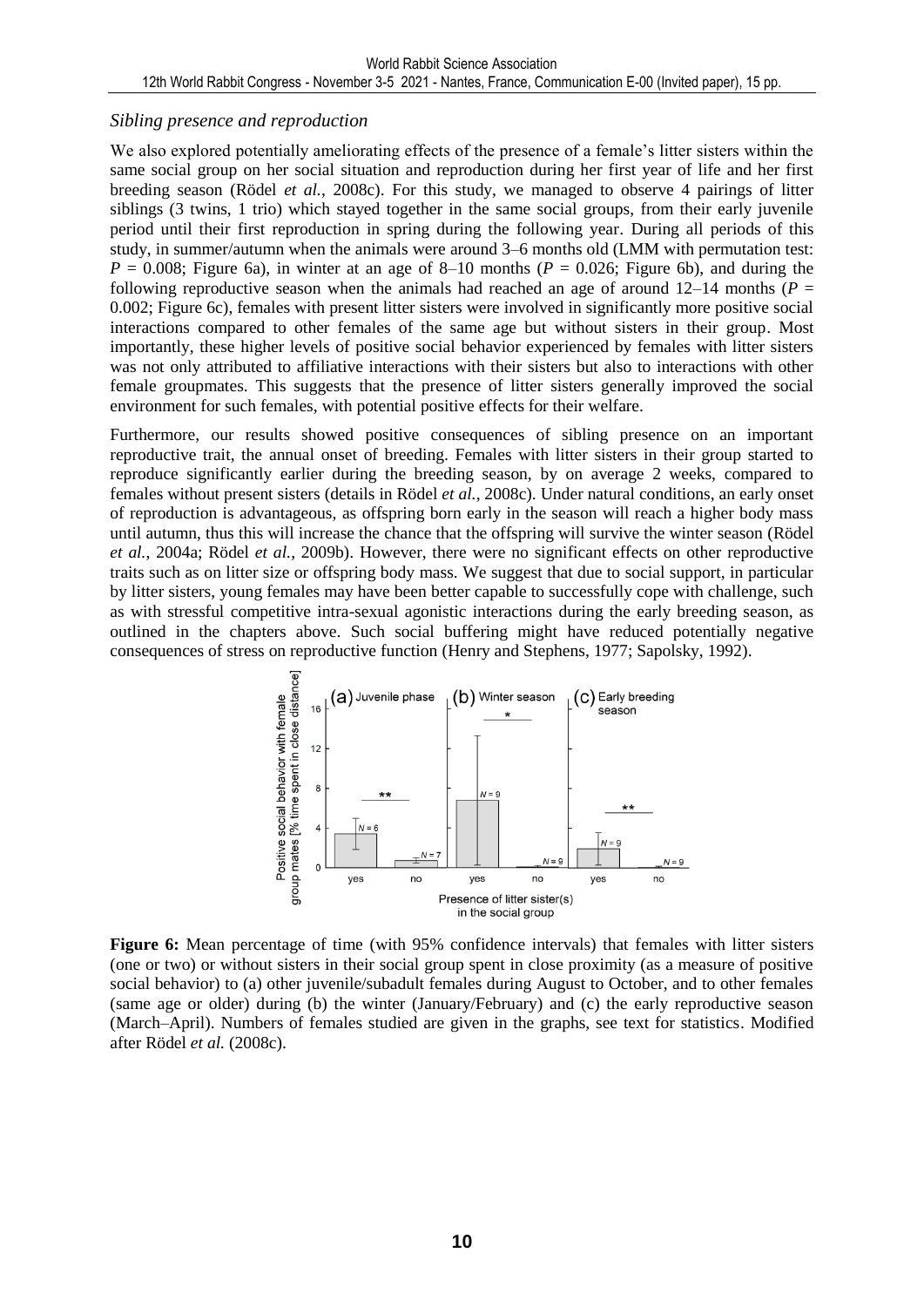#### **SUMMARY AND CONCLUSIONS**

The findings of our long-term studies on wild rabbits highlight various factors affecting the frequency of agonistic interactions among adult females. At the group level, agonistic interactions were increased when the group size was larger. Furthermore, a more age-structured rank hierarchy within a group led to a higher group stability in terms of an overall lower level of agonistic interactions among females. At the individual level, reproductive activity triggered the occurrence of agonistic interactions. First, higher-ranking mothers were particularly aggressive towards other females when these approached closer to their nursery burrows (Rödel *et al.*, 2008b), and second, reproducing females were involved in more agonistic interactions when other females of their group reproduced at around the same time (Seltmann *et al.*, 2017).

Our findings also indicate links between the females' social environment and traits of their reproduction, for example as the seasonal reproductive output (litters and number of offspring per female) was lower at higher female densities (Rödel *et al.*, 2004b), and as dominant mothers produced more offspring over lifetime and had a lower offspring mortality than lower ranking ones (von Holst *et al.*, 2002; Rödel *et al.*, 2009a; Rödel *et al.*, 2009b). Moreover, offspring mortality in terms of infanticide was higher in more unstable groups as characterized by a less heterogeneous age structure (Rödel *et al.*, 2008b, and results in Figure 4). Finally, perinatal offspring mortality was increased in females with a delayed burrow and nest building activity, i.e. which dug their nursery burrow and built their nest all within 24 h pre-partum, possibly due to the more unfavorable social environment experienced by such females (Seltmann *et al.*, 2017).

Most importantly, our study highlights the importance of the presence of litter siblings (or litter sisters) in improving an individual's social environment and, possibly as a consequence, by bringing forward the timing of first reproduction (Rödel *et al.*, 2008c). Furthermore, a higher level of positive social interactions with litter siblings led to a lower physiological stress response in terms of lower serum corticosterone levels and to a better health status in terms of lower loads with an intestinal nematode during later life (Rödel and Starkloff, 2014). These results could have applied implications, since the latter parameters reflect a better welfare status in animals with higher levels of affiliative interactions with litter siblings.

However, the applicability of these findings with regard to domestic rabbit housing and breeding has certain limitations. First, the results reported here were obtained on a far larger spatial scale compared to the usual housing practice of domestic rabbits, with an average group territory size of around 2,000– 2,800 m<sup>2</sup> under the conditions of our field enclosure study. Second, the pairings of litter sisters, which we observed in different social groups, joined together voluntarily. This was evident as in some cases litter sisters even left their natal group together and dispersed into the same neighboring group, although in other cases litter sisters split up and joined different social groups (Rödel *et al.*, 2008c). Thus, housing a group of litter sisters together in a pen or a small enclosure may not inevitably imply that the relationships among them are always affiliative. But still, our findings regarding the ameliorating effects of litter siblings may be a promising starting point worth further exploration in the context of group housing of domestic rabbits.

#### **Declaration of competing interest**

None.

#### **ACKNOWLEDGMENTS**

I am grateful to Dietrich von Holst for his kind and enduring support and for helpful discussions. I also thank all my colleagues and students who helped with the field work and data collection over the years. Furthermore, I thank Angela Trocino and another anonymous reviewer for their constructive and helpful comments on the manuscript. The study was financially supported by grants from the German Research Foundation DFG (Ro 2431/2-1, 3-1).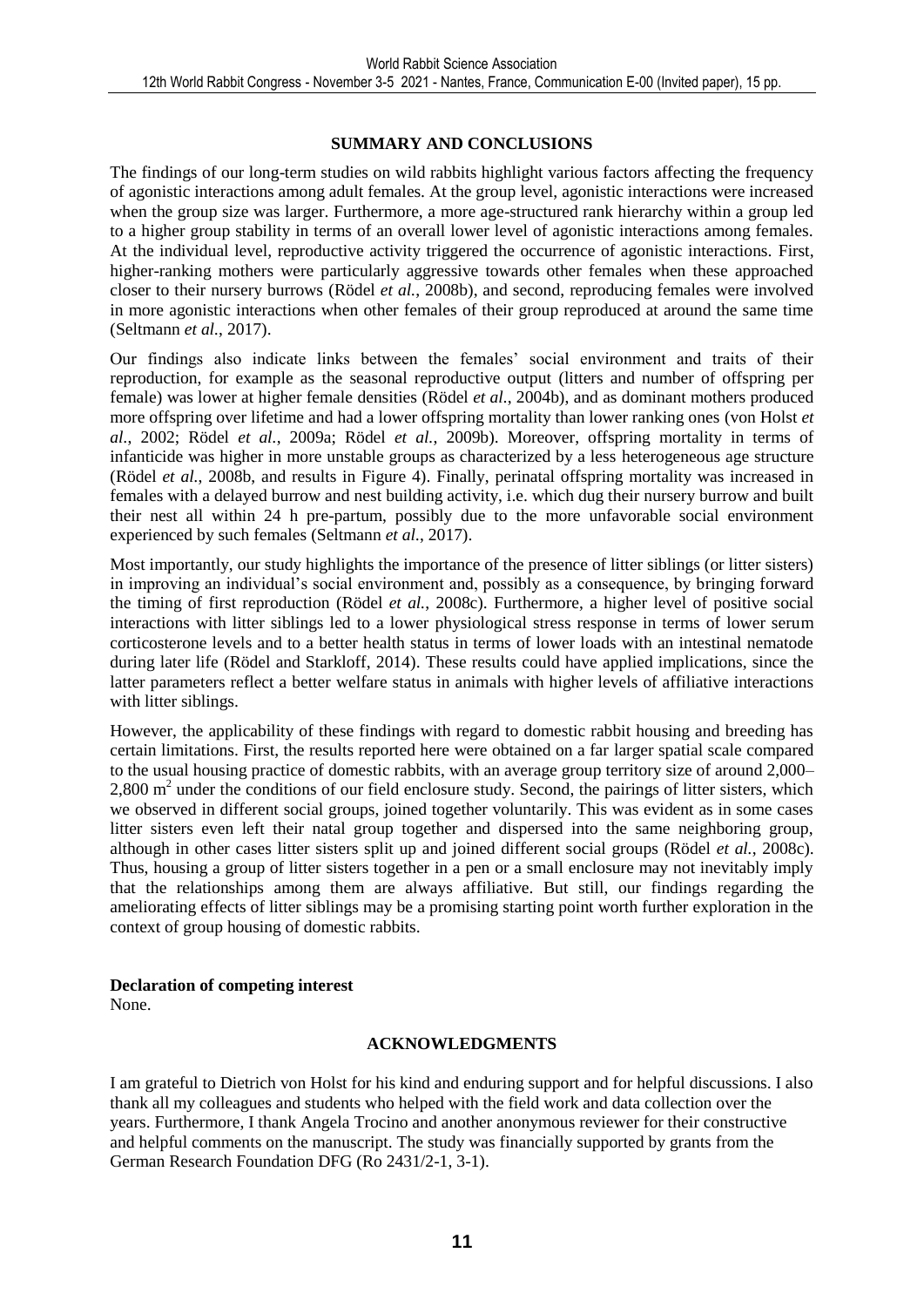#### **REFERENCES**

- Bell D.J., Webb N.J. 1991. Effects of climate on reproduction in the European wild rabbit (*Oryctolagus cuniculus*). *J. Zool., 224: 639-648*. *[https://doi.org/10.1111/j.1469-](https://doi.org/10.1111/j.1469-7998.1991.tb03792.x) [7998.1991.tb03792.x](https://doi.org/10.1111/j.1469-7998.1991.tb03792.x)*
- Bhattacharjya R., Haque A., Mili D.C., Bora R.J., Ferdoci A.M. 2015. Effect of stocking density on the performance of Soviet chinchilla rabbit. *J. Agric. Vet. Sci., 8: 101-102*. *<https://doi.org/10.9790/2380-0822101102>*
- Brambell F.W.R. 1944. The reproduction of the wild rabbit, *Oryctolagus cuniculus*, (L.). *Proc. Zool. Soc. Lond., 114: 1-45*.
- Bronson F.H., Stetson M.H., Stiff M.E. 1973. Serum follicle stimulating hormone and luteinizing hormone in male mice following aggressive and nonaggressive interaction. *Physiol. Behav., 10: 369-372*. *[https://doi.org/10.1016/0031-9384\(73\)90324-7](https://doi.org/10.1016/0031-9384(73)90324-7)*
- Buijs S., Maertens L., Hermans K., Vangeyte J., Tuyttens F.A.M. 2015. Behaviour, wounds, weight loss and adrenal weight of rabbit does asaffected by semi-group housing. *Appl. Anim. Behav. Sci., 172: 44-51*. *<https://doi.org/10.1016/j.applanim.2015.09.003>*
- Buijs S., Vangeyte J., Tuyttensa F.A.M. 2016. Effects of communal rearing and group size on breeding rabbits'post-grouping behaviour and its relation to ano-genital distance. *Appl. Anim. Behav. Sci., 182: 53-60*. *<https://doi.org/10.1016/j.applanim.2016.06.005>*
- Caughey S.D., Klampfl S.M., Bishop V.R., Pfoertsch J., Neumann I.D., Bosch O.J., Meddle S.L. 2011. Changes in the intensity of maternal aggression and central oxytocin and vasopressin V1a receptors across the peripartum period in the rat. *J. Neuroendocrinol., 23: 1113-1124*. *<https://doi.org/10.1111/j.1365-2826.2011.02224.x>*
- Cowan D.P. 1987. Aspects of the social organization of the European wild rabbit (*Oryctolagus cuniculus*). *Ethology, 75: 197-210*. *<https://doi.org/10.1111/j.1439-0310.1987.tb00653.x>*
- Dal Bosco A., Mugnai C., Martino M., Szendrő Z., Mattioli S., Cambiotti V., Cartoni Mancinelli A., Moscati L., Castellini C. 2019. Housing rabbit does in a combi system with removable walls: effect on behaviour and reproductive performance. *Animal, 9: 528*. *<https://doi.org/10.3390/ani9080528>*
- DeVries A.C., Glasper E.R., Detillion C.E. 2003. Social modulation of stress responses. *Physiol. Behav., 79: 399-407*. *[https://doi.org/10.1016/S0031-9384\(03\)00152-5](https://doi.org/10.1016/S0031-9384(03)00152-5)*
- Di Meo C., Piccolo G., Stanco G., Gazaneo M.P., Taranto S., Nizza A. 2003. Effect of density and group composition on theperformance of fattening rabbits. *Ital. J. Anim. Sci., 2: 441-443*. *<https://doi.org/10.4081/ijas.2003.11676037>*
- Eccard J.A., Rödel H.G. 2011. Optimizing temperament through litter size in short-lived, iteroparous mammals in seasonal environments. *Dev. Psychobiol., 53: 585-591*. *<https://doi.org/10.1002/dev.20547>*
- Gerencsér Z., Matics Z., Szabó R.T., Kustos K., Mikó A., Nagy I., Odermatt M., Atkári T., Szendrő Z. 2019. Aggressiveness, mating behaviour and lifespan of group housed rabbit does. *Animal, 9: 708*. *<https://doi.org/10.3390/ani9100708>*
- González-Mariscal G., Rosenblatt J.S. 1996. Maternal behavior in rabbits. A historical and multidisciplinary perspective. *Adv. Stud. Behav., 25: 333-360*. *[https://doi.org/10.1016/S0065-](https://doi.org/10.1016/S0065-3454(08)60337-X) [3454\(08\)60337-X](https://doi.org/10.1016/S0065-3454(08)60337-X)*
- Henry J.P., Stephens P.M. 1977. *Stress, Health and the Social Environment: A Sociobiological Approach to Medicine. Springer, Berlin, Germany.*
- Künkele J. 1992. Infanticide in wild rabbits (*Oryctolagus cuniculus*). *J. Mammal., 73: 317-320*. *<https://doi.org/10.2307/1382063>*
- Künkele J., von Holst D. 1996. Natal dispersal in the European wild rabbit. *Anim. Behav., 51: 1047- 1059*. *<https://doi.org/10.1006/anbe.1996.0106>*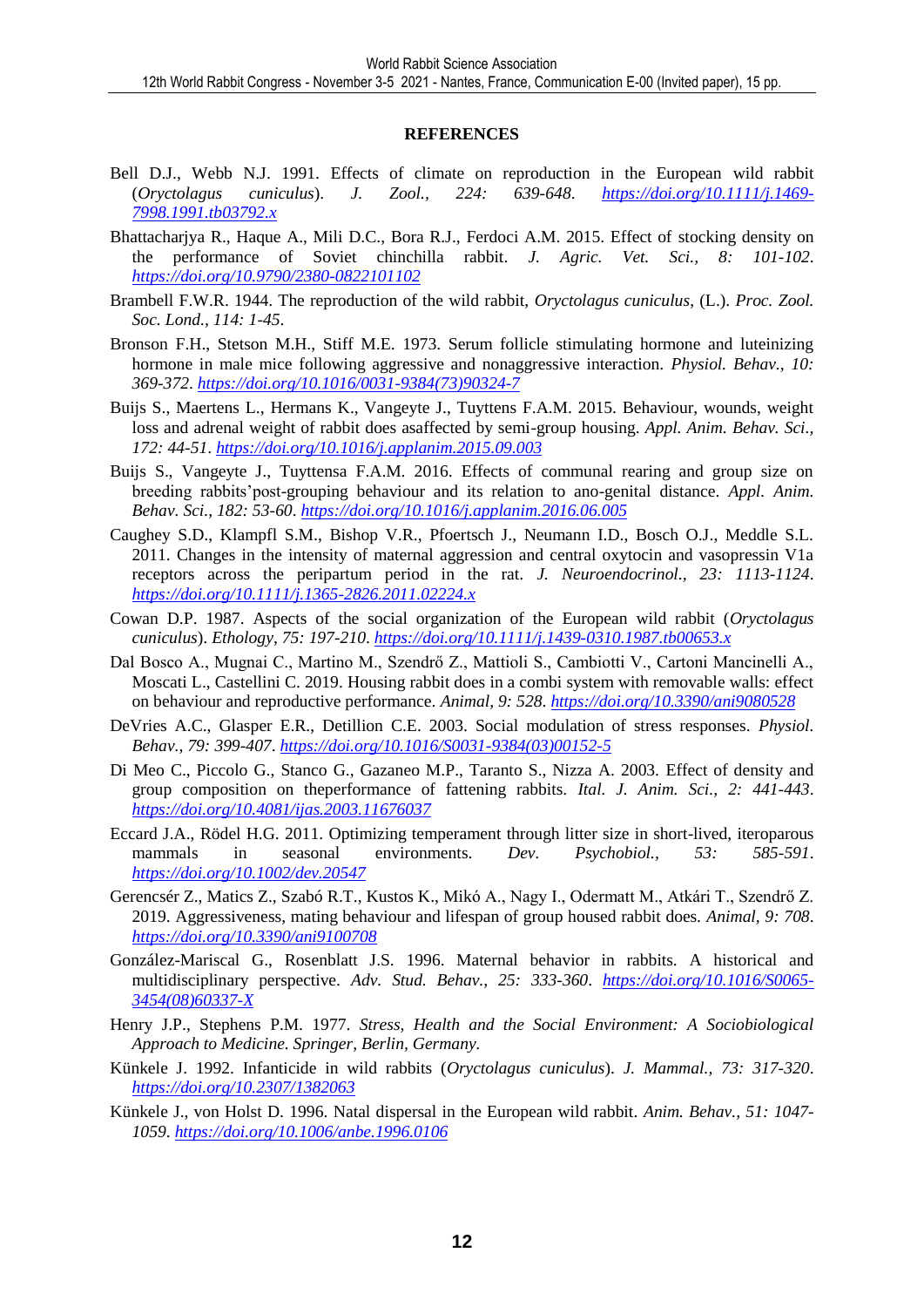- Letty J., Aubineau J., Marchandeau S. 2008. Improving rabbit restocking success: A review of field experiments in France. In: Alves P.C., Ferrand N., Hackländer K. (eds). *Lagomorph Biology. Evolution, Ecology, and Conservation. Springer, Berlin, Germany, 327-348.*
- Monclús R., Rödel H.G. 2008. Different forms of vigilance in response to the presence of predators and conspecifics in a group-living mammal, the European rabbit. *Ethology, 114: 287-297*. *<https://doi.org/10.1111/j.1439-0310.2007.01463.x>*
- Moreno S., Villafuerte R., Cabezas S., Lombardi L. 2004. Wild rabbit restocking for predator conservation in Spain. *Biol. Conserv., 118: 183-193*. *<https://doi.org/10.1016/j.biocon.2003.07.020>*
- Myers K., Poole W.E. 1961. A study of the biology of the wild rabbit, *Oryctolagus cuniculus* (L.), in confined populations. II. The effects of season and population increase on behaviour. *CSIRO Wildl. Res., 6: 1-41*. *<https://doi.org/10.1071/CWR9610001>*
- Myers K., Poole W.E. 1962. A study of the biology of the wild rabbit, *Oryctolagus cuniculus* (L.), in confined populations. III. Reproduction. *Aust. J. Zool., 10: 225-267*.
- Mykytowycz R. 1958. Social behaviour of an experimental colony of wild rabbits (*Oryctolagus cuniculus* L.) I. Establishment of the colony. *CSIRO Wildl. Res., 3: 7-25*. *<https://doi.org/10.1071/CWR9580007>*
- Mykytowycz R., Fullagar P.J. 1973. Effects of social environment on reproduction in the rabbit, *Oryctolagus cuniculus* (L.). *J. Reprod. Fertil. Suppl., 19: 503-522*.
- Palomares F. 2003. The negative impact of heavy rains on the abundance of a Mediterranean population of European rabbits. *Mamm. Biol., 68: 224-234*. *[https://doi.org/10.1078/1616-5047-](https://doi.org/10.1078/1616-5047-00088) [00088](https://doi.org/10.1078/1616-5047-00088)*
- Parer I. 1977. The population ecology of the wild rabbit, *Oryctolagus cuniculus* (L.) in a mediterranean type climate in New South Wales. *Austr. Wildl. Res., 4: 171-205*. *<https://doi.org/10.1071/WR9770171>*
- Parer I. 1992. Dispersal of the wild rabbit, *Oryctolagus cuniculus*, at Urana in New South Wales. *Austr. Wildl. Res., 9: 427-441*. *<https://doi.org/10.1071/WR9820427>*
- Pérez-Fuentes S., Muñoz-Silvestre A., Moreno-Grua E., Martínez-Paredes E., Viana D., Selva L., Villagrá A., Sanz-Tejero C., Pascual J.J., Cervera C., Corpa J.M. 2000. Effect of different housing systems (single and group penning) on the health and welfare of commercial female rabbits. *Animal, 14: 1270-1277*. *<https://doi.org/10.1017/S1751731119003379>*
- Richardson B.J., Hayes R.A., Wheeler S.H., Yardin M.R. 2002. Social structures, genetic structures and dispersal strategies in Australian rabbit (*Oryctolagus cuniculus*) populations. *Behav. Ecol. Sociobiol., 51: 113-121*. *<https://doi.org/10.1007/s00265-001-0424-4>*
- Rödel H.G., Bora A., Kaetzke P., Khaschei M., Hutzelmeyer H., von Holst D. 2004a. Over-winter survival in subadult European rabbits: weather effects, density dependence, and the impact of individual characteristics. *Oecologia, 140: 566-576*. *<https://doi.org/10.1007/s00442-004-1616-1>*
- Rödel H.G., Bora A., Kaetzke P., Khaschei M., Hutzelmeyer H.D., Zapka M., von Holst D. 2005. Timing of breeding and reproductive performance of female European rabbits in response to winter temperature and body mass. *Can. J. Zool., 83: 935-942*. *<https://doi.org/10.1139/Z05-084>*
- Rödel H.G., Bora A., Kaiser J., Kaetzke P., Khaschei M., von Holst D. 2004b. Density-dependent reproduction in the European rabbit: a consequence of individual response and age-dependent reproductive performance. *Oikos, 104: 529-539*. *<https://doi.org/10.1111/j.0030-1299.2004.12691.x>*
- Rödel H.G., Hudson R., von Holst D. 2008a. Optimal litter size for individual growth of European rabbit pups depends on their thermal environment. *Oecologia, 155: 677-689*. *<https://doi.org/10.1007/s00442-008-0958-5>*
- Rödel H.G., Landmann C., Starkloff A., Kunc H.P., Hudson R. 2013. Absentee mothering not so absent? Responses of European rabbit (*Oryctolagus cuniculus*) mothers to pup distress calls. *Ethology, 119: 1024-1033*. *<https://doi.org/10.1111/eth.12149>*
- Rödel H.G., Starkloff A. 2014. Social environment and weather during early life influence gastrointestinal parasite loads in a group-living mammal. *Oecologia, 176: 389-398*. *<https://doi.org/10.1007/s00442-014-3017-4>*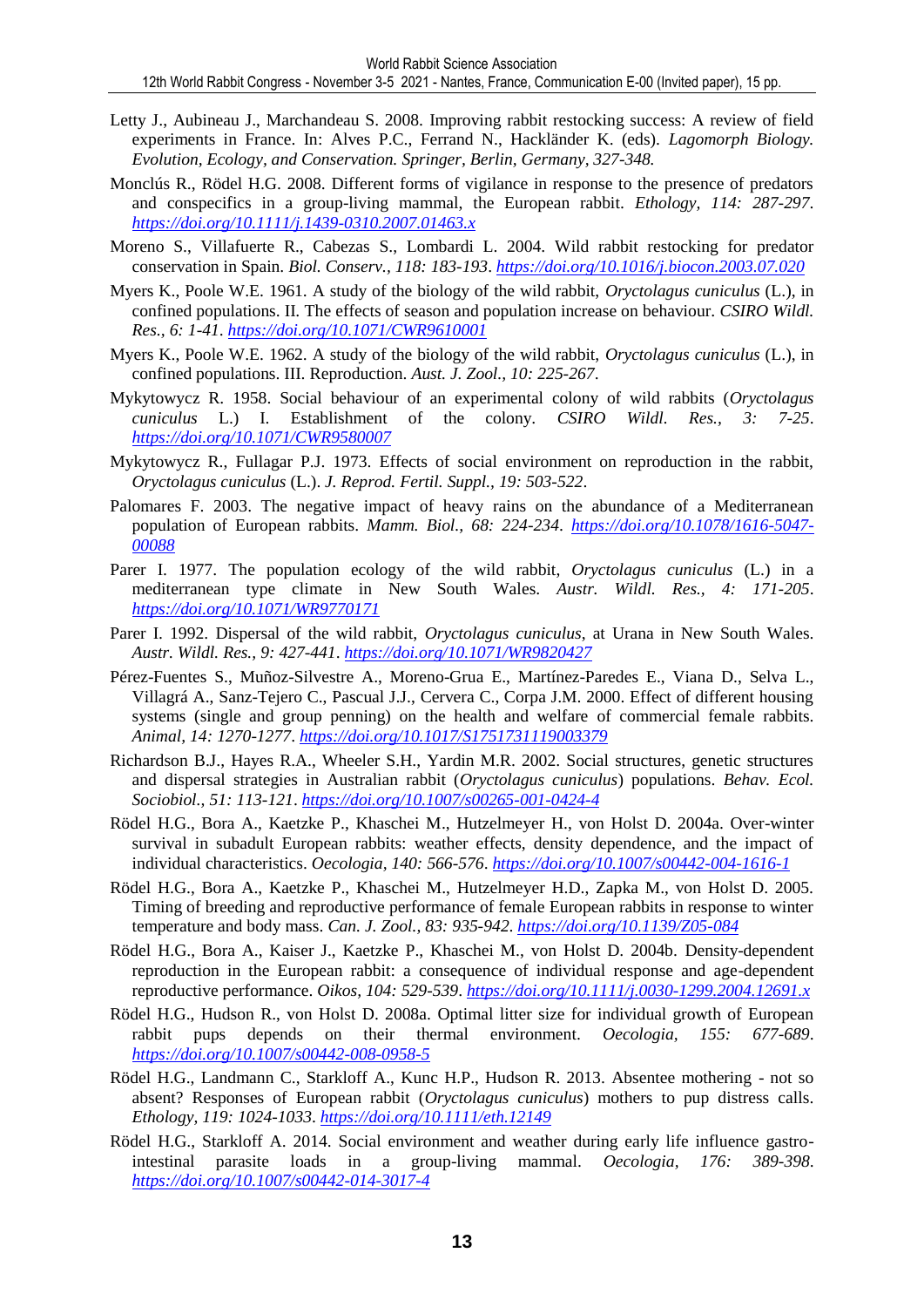- Rödel H.G., Starkloff A., Bautista A., Friedrich A.C., von Holst D. 2008b. Infanticide and maternal offspring defence in European rabbits under natural breeding conditions. *Ethology, 114: 22-31*. *<https://doi.org/10.1111/j.1439-0310.2007.01447.x>*
- Rödel H.G., Starkloff A., Bruchner B., von Holst D. 2008c. Social environment and reproduction in female European rabbits (*Oryctolagus cuniculus*): Benefits of the presence of litter sisters. *J. Comp. Psychol., 122: 73-83*. *<https://doi.org/10.1037/0735-7036.122.1.73>*
- Rödel H.G., Starkloff A., Seltmann M.W., Prager G., von Holst D. 2009a. Causes and predictors of nest mortality in a European rabbit population. *Mamm. Biol., 74: 200-211*. *<https://doi.org/10.1016/j.mambio.2008.04.003>*
- Rödel H.G., von Holst D. 2008. Weather effects on reproduction, survival and body mass of European rabbits in a temperate zone habitat. In: Alves P.C., Ferrand N.M., Hackländer K. (eds). *Lagomorph Biology. Evolution, Ecology, and Conservation. Springer, Berlin, Germany, 115-124.*
- Rödel H.G., von Holst D., Kraus C. 2009b. Family legacies: short- and long-term fitness consequences of early-life conditions in female European rabbits. *J. Anim. Ecol., 78: 789-797*. *<https://doi.org/10.1111/j.1365-2656.2009.01537.x>*
- Rödel H.G., Zapka M., Talke S., Kornatz T., Bruchner B., Hedler C. 2015. Survival costs of fast exploration during juvenile life in a small mammal. *Behav. Ecol. Sociobiol., 69: 205-217*. *<https://doi.org/10.1007/s00265-014-1833-5>*
- Rodriguez M., Cohen S. 1998. Social support. In: Friedman H. (ed). *Encyclopedia of Mental Health. Academic Press, New York, USA, 535-644.*
- Rogers M., Arthur P., Soriguer C. 1994. The rabbit in continental Europe. In: Thomson H., King C. (eds). *The European Rabbit. Oxford University Press, Oxford, UK, 22-63.*
- Sapolsky R.M. 1992. Neuroendocrinology of the stress-response. In: Becker J.B., Breedlove S.M., Crews D. (eds). *Behavioral Endocrinology. MIT Press, Cambridge, Massachusetts, USA, 287-324.*
- Seltmann M.W., Rangassamy M., Zapka M., Hoffman K.L., Rödel H.G. 2017. Timing of maternal nest building and perinatal offspring survival in a group-living small mammal. *Behav. Ecol. Sociobiol., 71: 64*. *<https://doi.org/10.1007/s00265-017-2296-2>*
- Svare B.B. 1981. Maternal aggression in mammals. In: Gubernick D.J., Klopfer P.H. (eds). *Parental Care in Mammals. Springer, Boston, MA, USA, 179-210.*
- Szendrő Z., McNitt J.L. 2012. Housing of rabbit does: Group and individual systems: A review. *Livest. Sci., 150: 1-10*. *<https://doi.org/10.1016/j.livsci.2012.09.017>*
- Szendrő Z., Princz Z., Romvári R., Locsmándi L., Szabó A., Bázár G., Radnai I., Biró-Németh E., Matics Z., Nagy I. 2009. Effect of group size and stocking density on productive, carcass, meat quality and aggression traits of growing rabbits. *World Rabbit Sci., 17: 153-162*. *<https://doi.org/10.4995/wrs.2009.655>*
- Szendrő Z.S., Trocino A., Hoy S., Xiccato G., Villagrá A., Maertens l. 2019. A review of recent research outcomes on the housing of farmed domestic rabbits: reproducing does. *World Rabbit Sci., 27: 1-14*. *<https://doi.org/10.4995/wrs.2019.10599>*
- Tablado Z., Revilla E., Palomares F. 2009. Breeding like rabbits: Global patterns of variability and determinants of European wild rabbit reproduction. *Ecography, 32: 310-320*. *<https://doi.org/10.1111/J.1600-0587.2008.05532.X>*
- Thompson H.V., King C.M. 1994. *The European Rabbit. History and Biology of a Successful Colonizer. Oxford University Press, Oxford, UK.*
- Trocino A., Filiou E., Tazzoli M., Birolo M., Zuffellato A., Xiccato G. 2015. Effects of floor type, stocking density, slaughter age and gender on productive and qualitative traits of rabbits reared in collective pens. *Animal, 9: 855-861*. *<https://doi.org/10.1017/S1751731114003188>*
- Trocino A., Xiccato G. 2006. Animal welfare in reared rabbits: A review with emphasis on housing systems. *World Rabbit Sci., 14: 77-94*. *<https://doi.org/10.4995/wrs.2006.553>*
- Villagrá García A. 2020. Housing and rabbit welfare in breeding does. In: *Lagomorpha Characteristics. IntechOpen, 1-15. [https://doi.org/10.5772/intechopen.91829.](https://doi.org/10.5772/intechopen.91829)*